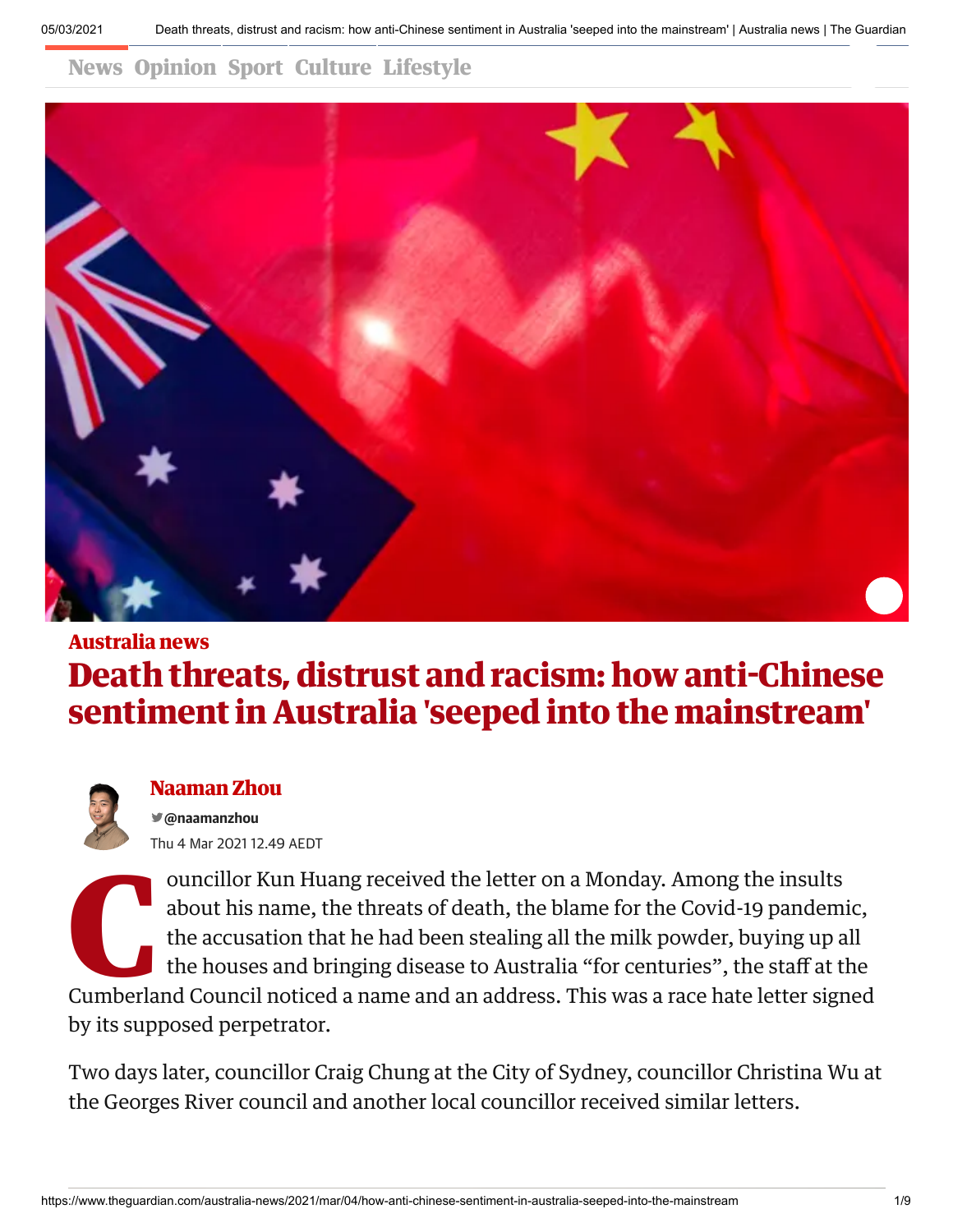

▲ Cumberland councillor Kun Huang. Photograph: Cumberland City Council

The note sent to Huang, which threatened death to him and "all Chinese people", is now being investigated by New South Wales police.

It is the latest disturbing incident in what data shows is a surge in anti-Chinese and anti-Asian sentiment in Australia during the Covid pandemic that has renewed calls for a centralised hate tracker and raised concerns it is putting people off standing for public positions.

The Lowy Institute this week released the findings of a landmark survey that found nearly one in five Chinese [Australians had](https://www.theguardian.com/australia-news/2021/mar/03/nearly-one-in-five-chinese-australians-threatened-or-attacked-in-past-year-survey-finds) experienced physical racist assaults during the pandemic.

Community group Asian Australian Alliance also released new data to Guardian Australia that showed 499 people had self-reported a racist incident since April last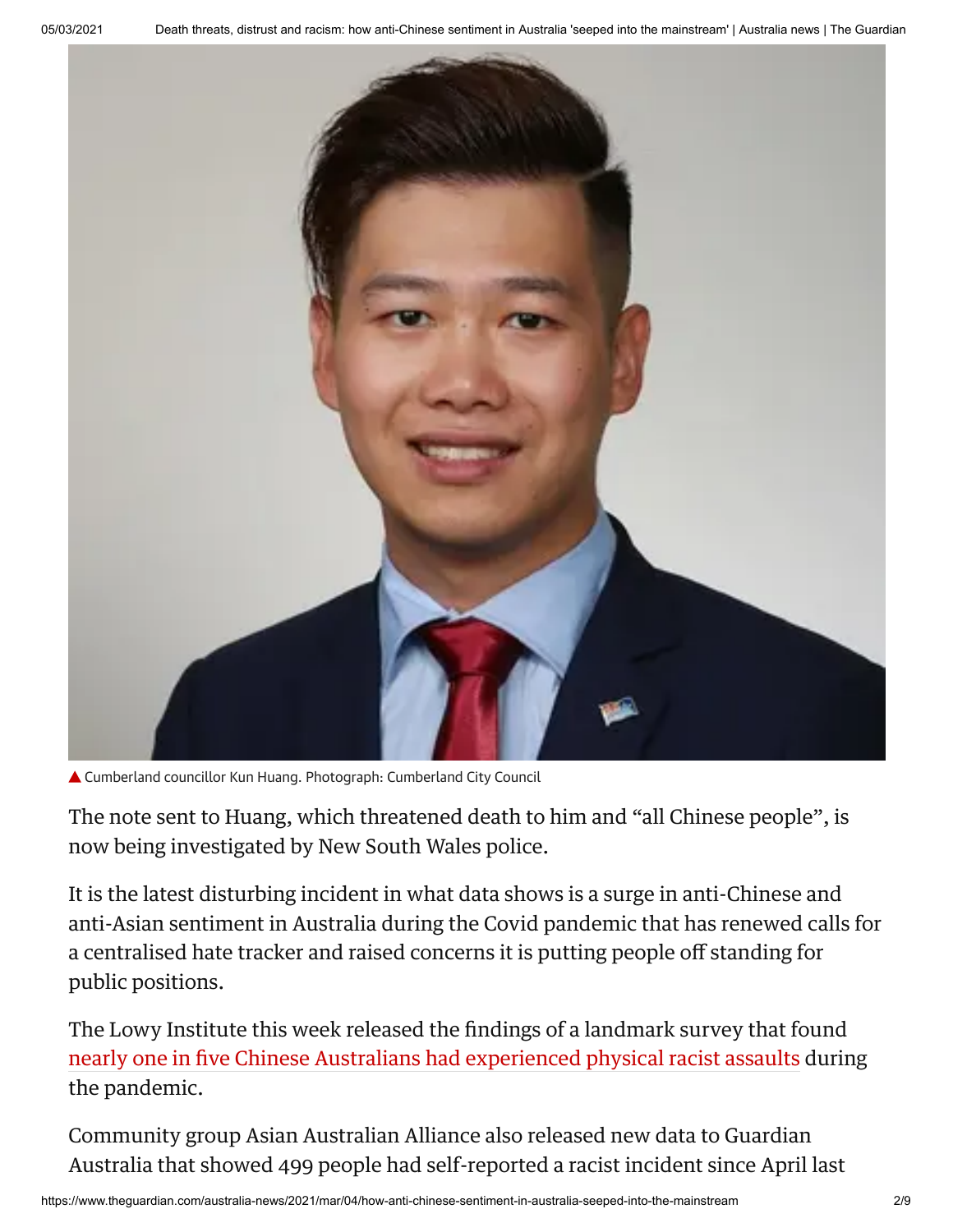year – with the vast majority being women. The group has been tracking anti-Asian and anti-Chinese incidents since April 2020. It received 178 [responses](https://www.theguardian.com/world/2020/apr/17/survey-of-covid-19-racism-against-asian-australians-records-178-incidents-in-two-weeks) in its first two weeks.

The Scanlon report into social cohesion, which is released every year and tracks Australia's attitude to migrants and multiculturalism, found there has been ["heightened](https://scanlonfoundation.org.au/current-research/) negative sentiment towards Chinese nationals" over 2020 and 2021.

And while 84% of respondents said multiculturalism generally was good for Australia – there was a sharp divide when people were asked about some specific groups.

In November 2020, 44% of respondents said they had "very negative" or "somewhat negative" feelings towards Chinese Australians – a nearly three-fold increase from 13% in 2013.

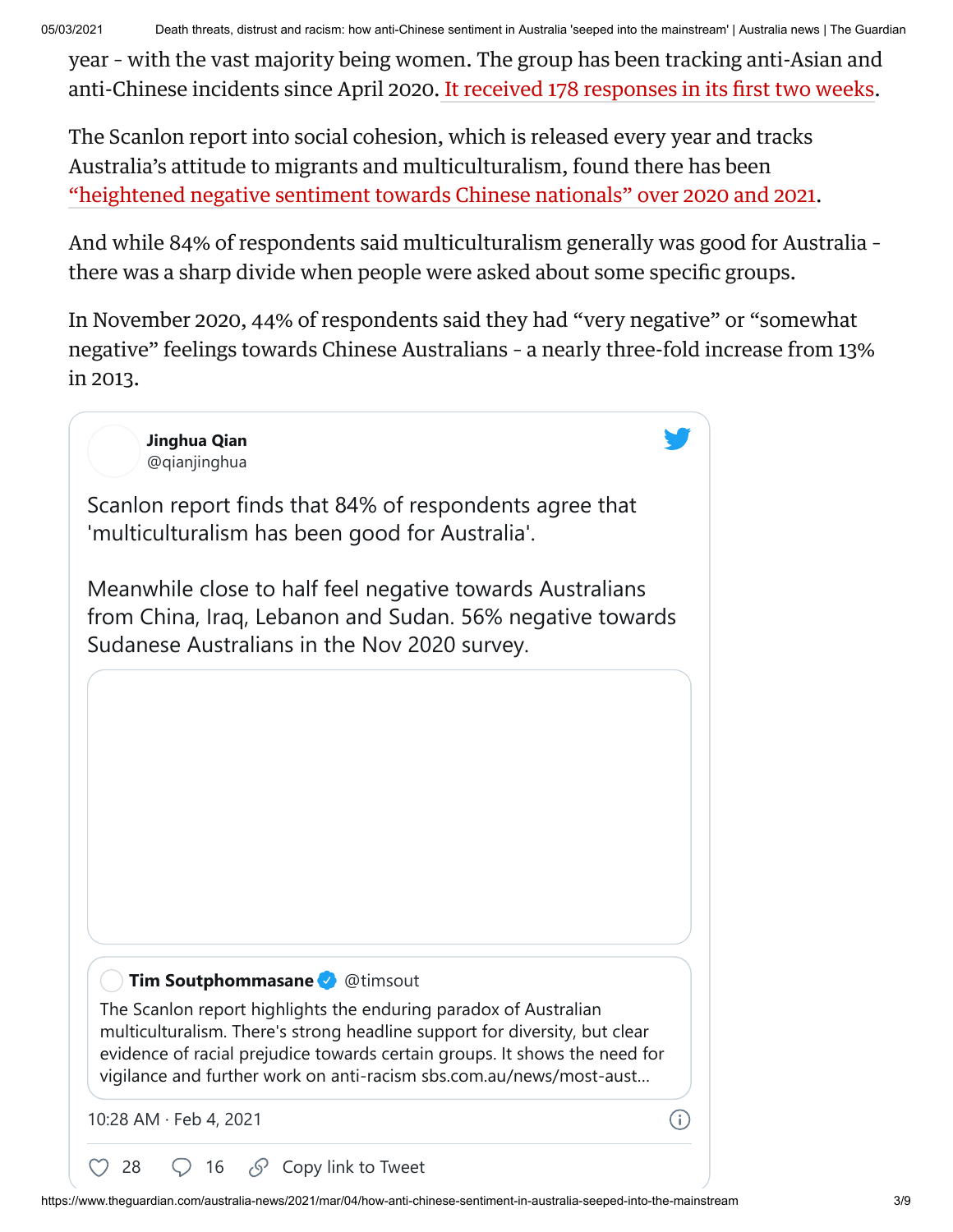Community members say that current levels of anti-Chinese sentiment have been fanned by the pandemic, former US president Donald Trump's rhetoric, and also a political and media atmosphere that encourages a "creeping distrust" of Australians of Chinese heritage.

But it is far from new. Those that have experienced it say it reflects an element of racism that has long existed in Australia's community.

The racist letters themselves, sent out [this week, reference](https://www.abc.net.au/news/2018-12-11/abc-investigation-uncovers-chinese-baby-formula-shoppers/10594400) previous media panics about Chinese people buying milk powder and infant formula in the 2010s, inflating property prices or sending medical [equipment](https://www.smh.com.au/national/chinese-backed-company-s-mission-to-source-australian-medical-supplies-20200325-p54du8.html) to China during the pandemic.

"Before the Chinese disease started, you bought out every products [sic] off of our shelves," the letter said. "You stole all of our toilet paper and shipped it all to [China.](https://www.theguardian.com/world/china)"

## **A growing distrust**

Huang, who was elected to the Cumberland council in 2017, says he has noticed the level of anti-Chinese hate increase in the past year.

"I have been a councillor for three-and-a-half-years now, I have never received anything like this before," he told Guardian Australia. "The council staff gave me a call and warned me, saying 'Look councillor we received a disgusting letter that was addressed to you. Do you want to see it?'

"I thought yes, I have worked for federal and state MPs before, I had seen a lot of crazy letters. I said 'send it through'. Then I realised 'Wow, the letter was disgusting'. There is no other way to describe it."

The letter to him and other councillors, who represent different political parties, claimed wrongly that only "white Australians" had "built Australia" and called for Chinese people to be killed by "fumigation".

"I do not give a fuck if you are born here or not," the letter stated.

Huang puts the rise in anti-Chinese racism down to "a combination of things".

"Obviously the pandemic, you have Trump in America. And also the [media] reports about Chinese Australians. They have also helped create this kind of suspicion towards the Asian community."

Osmond Chiu, a researcher at the progressive thinktank Per Capita, says the past two or three years as Australia's diplomatic and trade relationship with China has soured, it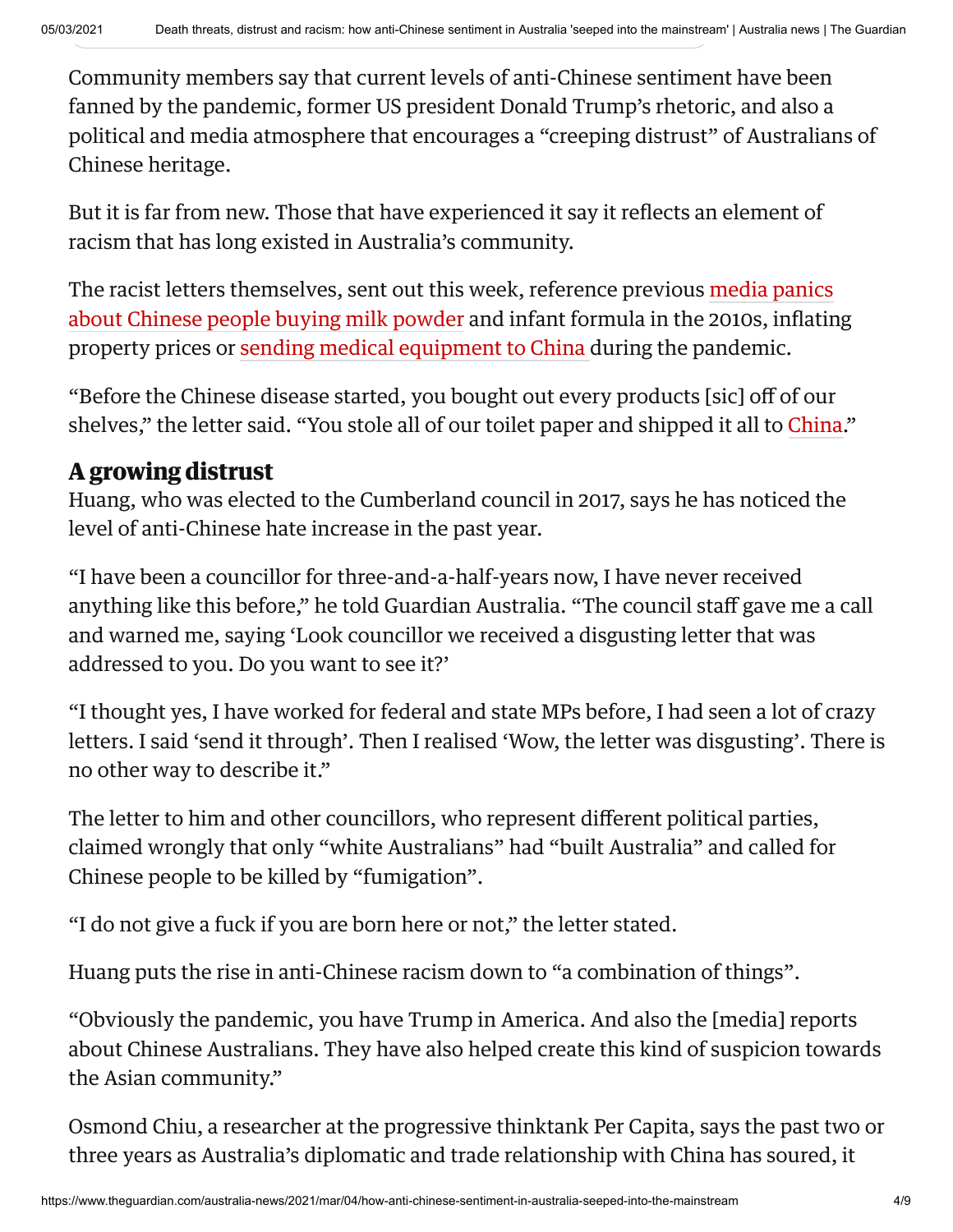has coincided with a "creeping distrust" of people of Chinese heritage.

In October, Chiu was grilled by Liberal [senator](https://www.theguardian.com/australia-news/2020/oct/16/eric-abetz-refuses-to-apologise-for-demanding-chinese-australians-denounce-communist-party) Eric Abetz in what Chiu called a "McCarthyist" loyalty test. Chiu and two other Chinese Australians appeared before a Senate committee to talk about the under-representation of non-white people in parliament.

He was abruptly asked by Abetz, "to very briefly tell me whether they are willing to unconditionally condemn the Chinese Communist party dictatorship".



▲ Last October senator Eric Abetz demanded three Chinese Australians publicly and unconditionally condemn 'the Chinese Communist party dictatorship'. Photograph: Mike Bowers/The Guardian

Chiu, who was born in Australia, and has previously publicly written critically of the Chinese government and its treatment of minorities like the Uighurs, was nevertheless still put under the spotlight.

Abetz has insisted his questioning had "nothing to do with race and everything to do with values".

Chiu told Guardian Australia that his experience was reflective of how "the conversation has started changing over the last three years".

He says that the discussion of China as a foreign threat used to be mostly the domain of foreign policy aficionados. "Whereas, as a result of two things, firstly China's actions in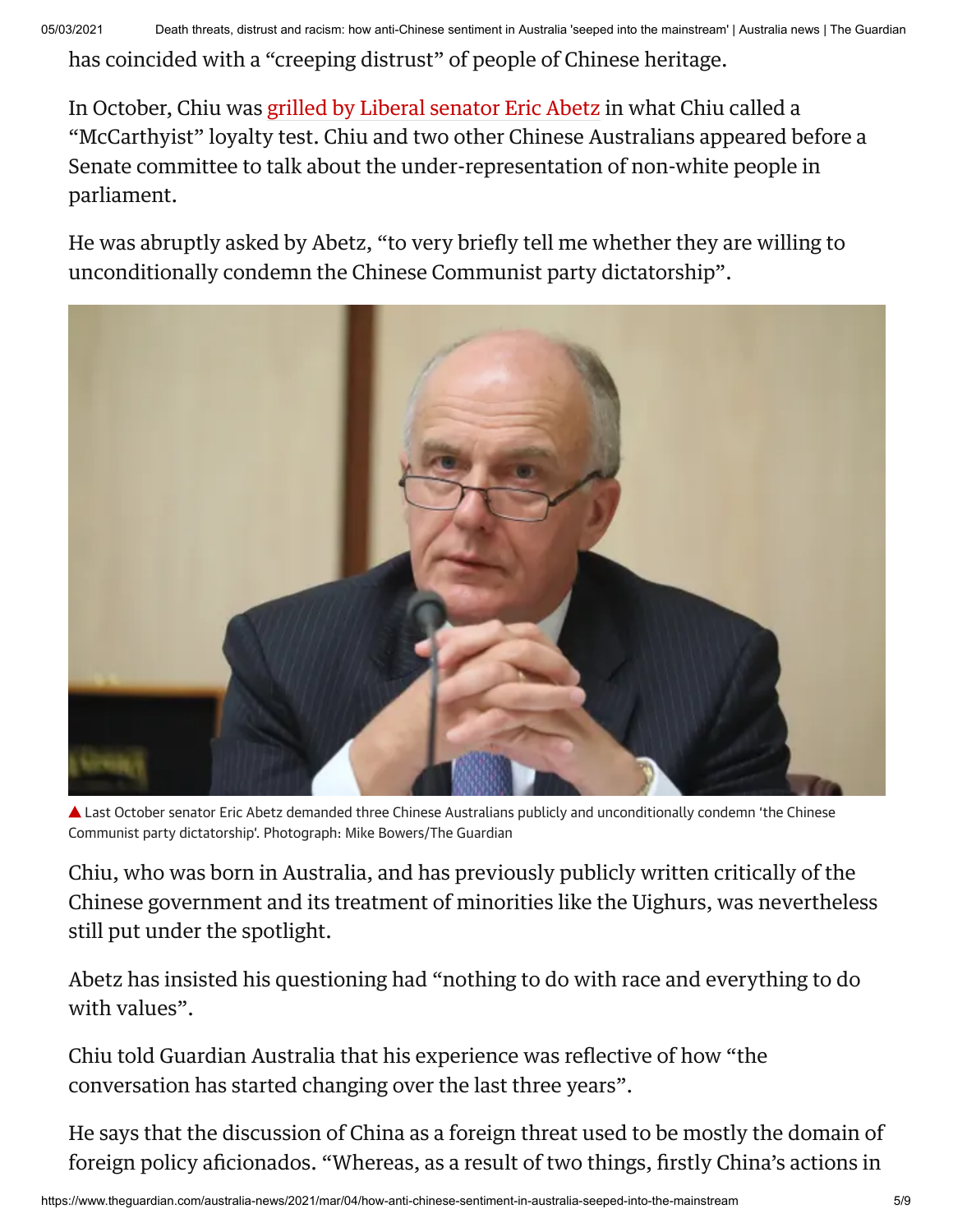Hong Kong, as well as Covid, it has now seeped into the mainstream."

In media, politics and on the street, "people who were traditionally not that interested in China, are now talking about it as a threat", he says. "I think it has really cut through publicly in the last year or two."

**Distrust may be subconscious rather than overt ... But it kind of eats away at people and it is very corrosive Osmond Chiu**

In December, the BBC published a story that [interviewed](https://www.bbc.com/news/world-australia-54595120) several public servants of Chinese heritage, who claimed they had been "questioned by colleagues" for taking trips to China or learning Chinese at Confucius Institutes.

Chiu says this is in part due to the way the Chinese Communist party operates in "shadowy" ways, but this suspicion has resulted in an "inversion" of the burden of proof.

"If you are of Chinese heritage, or have any potential links to China, however tenuous they might be, you have to prove you do not have links," he says. "And even expressing that you don't support [the CCP] is not enough. You almost need to show an evangelical zeal.

"There are plenty of examples where someone has been accused of having links … All you need to do is be in a photo with someone. Be in an organisation with someone. It's almost enough, it's not like you have to have done something," Chiu says.

"It is a challenging thing. Which makes this conversation much more difficult. Distrust may be subconscious rather than overt ... But it kind of eats away at people and it is very corrosive. It challenges this idea that everyone is equal."

Erin Wen Ai Chew, a convenor of the Asian Australian Alliance who organised the racist incident tracker, said both the political right and left were now expressing distrust – a change in the last two years.

"This is one of the first few times we have seen that blurring of lines between the right and the left," she says.

Chew also makes the point that while a lot of surveys show negative sentiment towards Chinese "nationals", people often can't tell someone's nationality – whether they were born in Australia or overseas – from appearances. She told Guardian Australia this meant that anti-Chinese sentiment frequently spilled over into anti-Asian sentiment.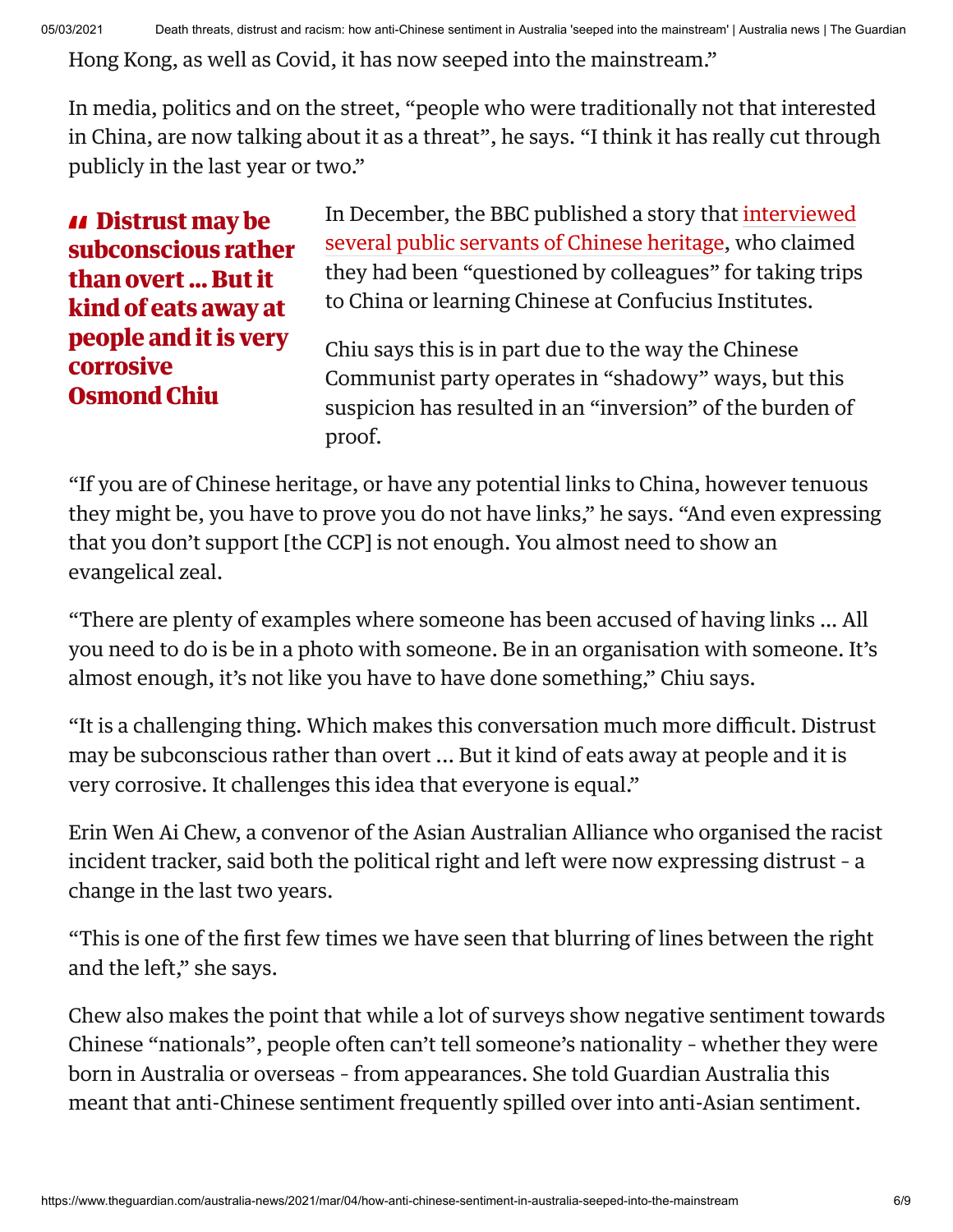An equivalent tracking project in the US, called Stop AAPI (Asian Americans and Pacific Islander) Hate, has recorded more than 2,800 incidents between March and December 2020.

Chew drew links between the data on racist assaults in Australia with a spate of assaults in the US, which are making [international](https://www.theguardian.com/us-news/2021/feb/20/anti-asian-violence-us-bigotry) news.

"We have to remember that Australia is a consumer of anything and everything American – in terms of politics and media," Chew says. "When Trump was president and kept calling it the China virus, it just normalised that. Those who may or may not have racist intentions, may see it as, 'Well if the president of the US calls it the China virus, we can say that too'."

She says Australia should commit to a national database to track and record incidents of racist violence, which the race discrimination [commissioner, Chin](https://www.abc.net.au/news/2020-05-09/coronavirus-covid-19-racist-attacks-data-collection-strategy/12229162?nw=0) Tan, has previously called for.

"California just [passed](https://www.sacbee.com/news/politics-government/capitol-alert/article249437955.html) a bill with \$1.4m to track and put money into tracking anti-Asian hate," Chew says. "In Australia, it needs to be centralised."

#### **Barrier to representation**

Sydney councillor Craig Chung, who also received the letter, tells Guardian Australia that he does not "want to really shine a spotlight on the author of the letter because that is what they are seeking".

"I truly believe the best way we can combat racism is through community activism and involvement," he says. "It is important that we as leaders stand up."

But Chung adds that anti-Chinese sentiment, from both the left and the right, is having an effect on political representation, and dampening the voices of Asian Australians.

"The last two years have been particularly damaging, he says. "A very prominent Asian Australian, when I was asking them if they would consider running for office, they said these last two years have been terrible, and they said now is not the time for a Chinese Australian to run for office.

"That to me is a terribly sad outcome. And that person wasn't from my party. I strongly support them."

Chung's family has been in Australia for four generations, since 1882, but like Chiu, he says it shouldn't need to be said to prove someone's independence from China.

"All of us who are not Indigenous come from other parts of the world," he says.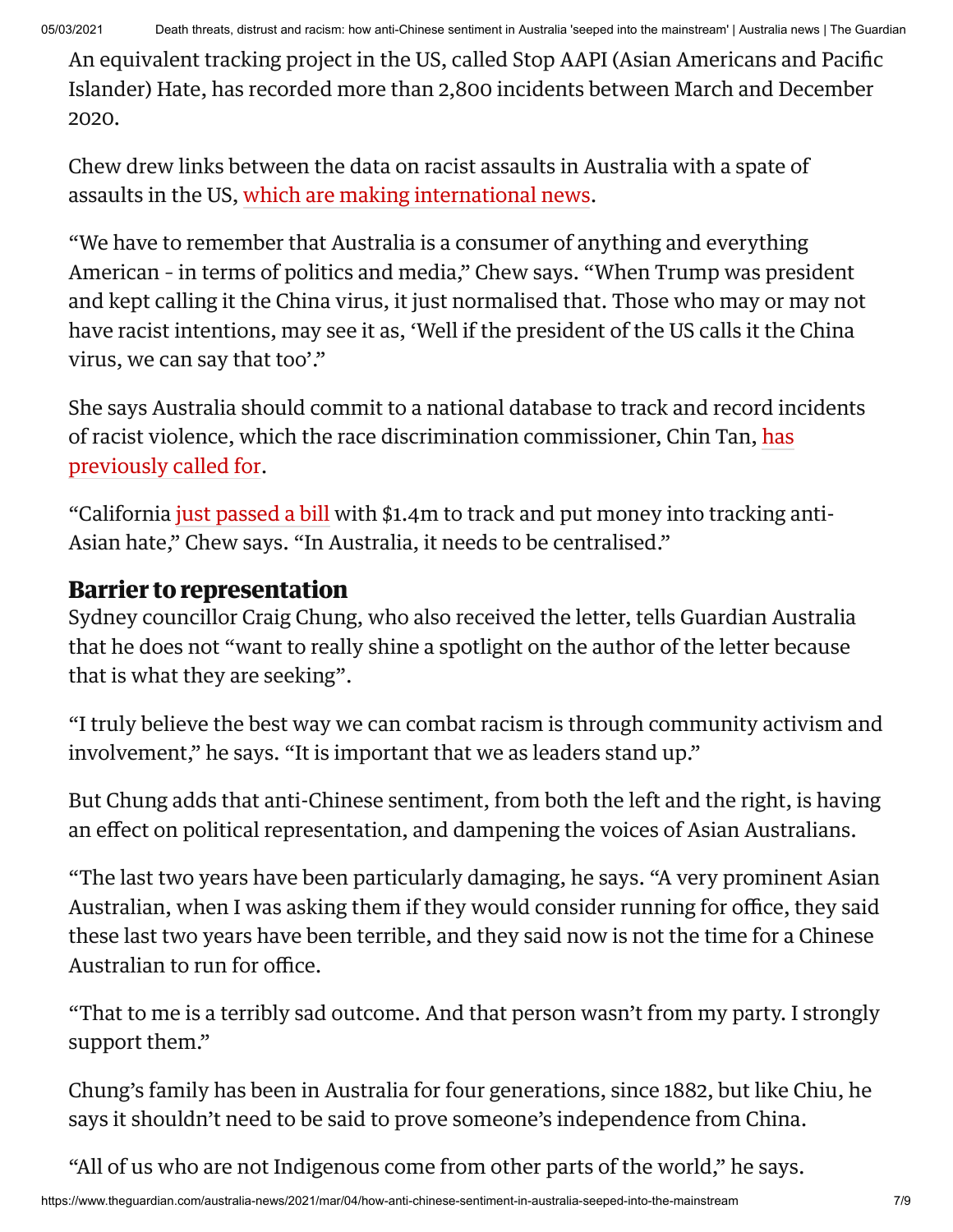Christina Wu, who received the letter at the Georges River council, said: "It's absolutely disgusting. It's a reflection on themselves."

Chiu, who is also an organiser of the Asian Australian Alliance's hate incident tracker, makes the point that the surge of racism during the pandemic is linked to historical racism, and anti-immigrant sentiment.

A "multitude of factors" underpin this racism, he says, including "issues about property prices, migrant labour as well, those historic things".

"The vast majority of people, if they knew an immigrant from China, would not have any negative sentiment. But this abstract idea of migrants from China taps into a deeper, historical concern, about a changing Australia."

### **As 2021 unfolds ...**

... we have a small favour to ask. You've read 33 articles in the last year. And you're not alone; through these turbulent and challenging times, millions rely on the Guardian for independent journalism that stands for truth and integrity. Readers chose to support us financially more than 1.5 million times in 2020, joining existing supporters in 180 countries.

For 2021, we commit to another year of high-impact reporting that can counter misinformation and offer an authoritative, trustworthy source of news for everyone. With no shareholders or billionaire owner, we set our own agenda and provide truthseeking journalism that's free from commercial and political influence. When it's never mattered more, we can investigate and challenge without fear or favour.

Unlike many others, we have maintained our choice: to keep Guardian journalism open for all readers, regardless of where they live or what they can afford to pay. We do this because we believe in information equality, where everyone deserves to read accurate news and thoughtful analysis. Greater numbers of people are staying wellinformed on world events, and being inspired to take meaningful action.

In the last year alone, we offered readers a comprehensive, international perspective on critical events – from the Black Lives Matter protests, to the US presidential election, Brexit, and the ongoing pandemic. We enhanced our reputation for urgent, powerful reporting on the climate emergency, and made the decision to reject advertising from fossil fuel companies, divest from the oil and gas industries, and set a course to achieve net zero emissions by 2030.

If there were ever a time to join us, it is now. You can power Guardian journalism and help sustain our future. **Support the Guardian from as little as \$1 – it only takes a**